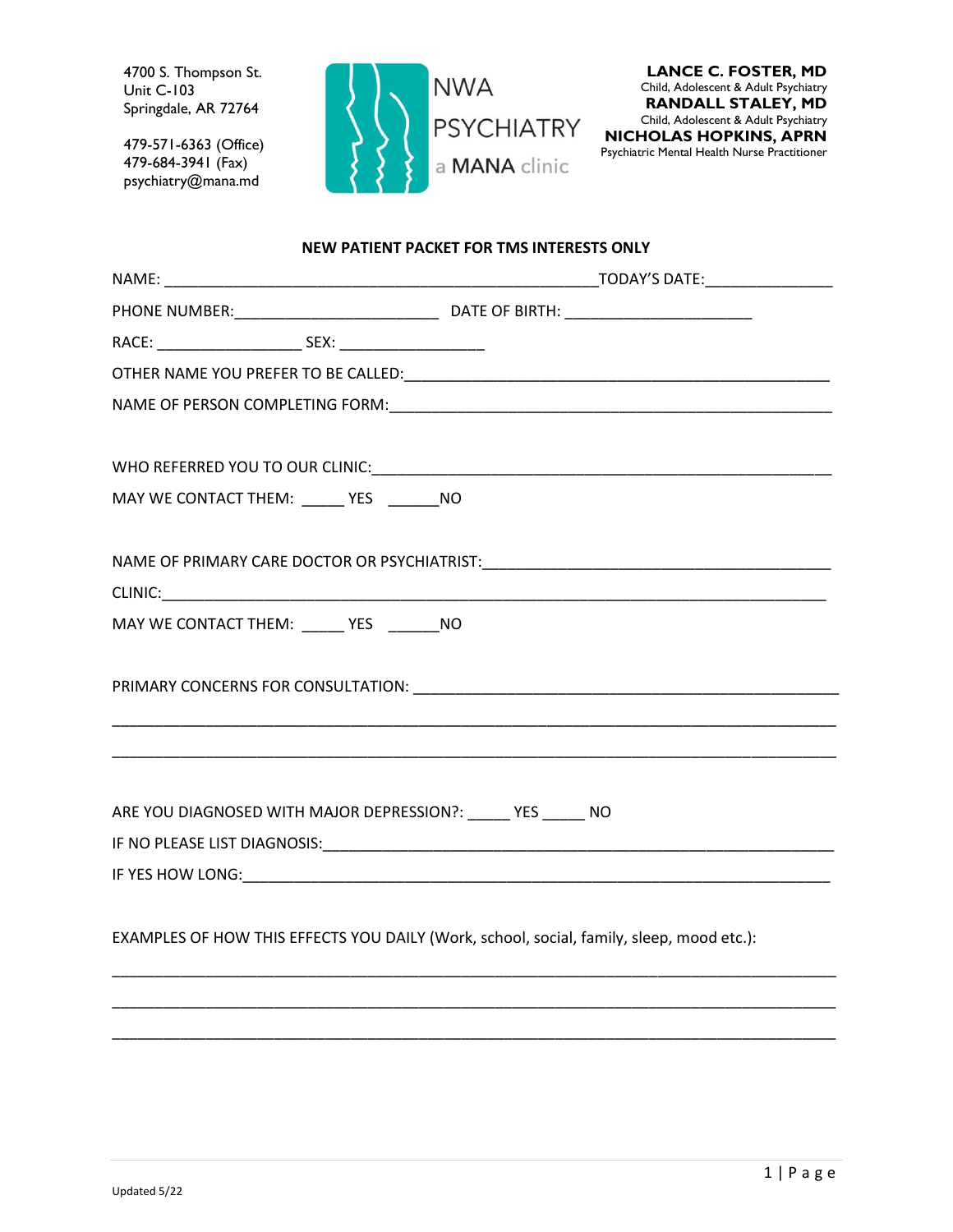# WHAT ARE YOUR GOALS FOR TREATMENT: \_\_\_\_\_\_\_\_\_\_\_\_\_\_\_\_\_\_\_\_\_\_\_\_\_\_\_\_\_\_\_\_\_\_\_\_\_\_\_\_\_\_\_\_\_\_\_\_\_\_

| WHICH OF THE FOLLOWING SYMPTOMS/CONCERNS HAVE YOU EXPERIENCED IN THE LAST 60 DAYS:                                       |
|--------------------------------------------------------------------------------------------------------------------------|
| ______ Sad or depressed mood ______ Withdrawn from family or friends                                                     |
| Loss of interest in activities or hobbies ______ Feelings of guilt or worthlessness                                      |
| _____ Feeling hopeless about the future _____ Sleep disturbance _____Change in appetite                                  |
| Low energy or fatigue ______Trouble focusing or concentrating ______Thoughts of hurting self<br>$\overline{\phantom{a}}$ |
| _____Thoughts of suicide _____Thoughts of hurting or killing others _____Irritability                                    |
| ________Severe angry outbursts (verbal or physical) _______Worrying too much                                             |
| _____Feeling or acting restless _____Muscle tension _____Panic or anxiety attacks                                        |
| ______Fear of looking stupid or being embarrassed ______Fear of offending others                                         |
| ______Any other fears or phobias ______Drastic mood swings ______Episodes of decreased need for sleep                    |
| ______Extreme hyperactivity ______Racing thoughts ______Talking so fast it's hard to understand                          |
| ______Overly happy or euphoric ______Overly confident                                                                    |
| ____Thoughts, feelings or images that come into your mind when you do not want them to?                                  |
| _____Habits you feel you must do even if you know it does not make sense (for example excessive                          |
| cleaning, checking, repeating, counting, organizing or hoarding things)?                                                 |
| _Hearing voices that other people cannot hear ______Odd thinking or beliefs<br>$\overline{\phantom{a}}$                  |
| _____Seeing things other people cannot see _____Feeling paranoid _____Poor body image                                    |
| Trying to lose weight even though you are not overweight<br>$\overline{\phantom{a}}$                                     |
| _Intentionally throwing up after eating ______Easily loses temper ______Easily annoyed<br>$\frac{1}{1}$                  |
| ____Defiant ______Argues with authority figures ______Annoying others on purpose                                         |
| _Blaming others for your mistakes _______Resentful, spiteful or vindictive ______Lying<br>$\overline{\phantom{a}}$       |
| _Stealing _____Destroying property ______Setting fires ______Skipping school                                             |
| _____Hurting other people or animals _____Difficulty learning                                                            |
| _____Trouble understanding social cues ______ Difficulty making/keeping friends                                          |
| Sensitive to sound, light, touch or smell                                                                                |
|                                                                                                                          |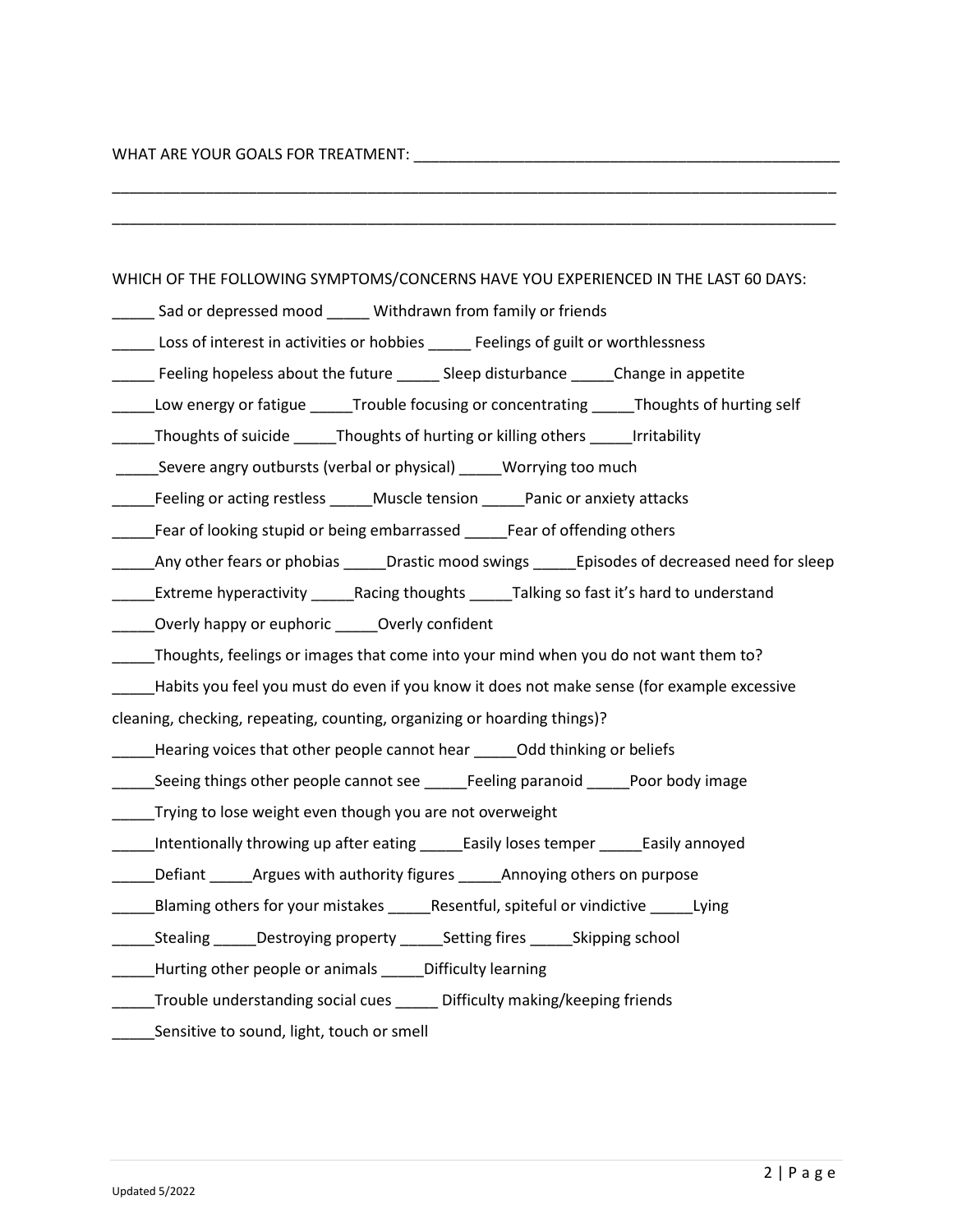| HAVE YOU EXPERIENCED A TRAUMATIC EVENT: ______ Sexual abuse ______ Physical abuse    |  |
|--------------------------------------------------------------------------------------|--|
|                                                                                      |  |
|                                                                                      |  |
| <b>SOCIAL HISTORY:</b>                                                               |  |
| WHO LIVES AT YOUR PRIMARY RESIDENCE: _____ Spouse/significant other _____ Children   |  |
| ______ Parent _______ Brother(s) ______ Sister(s) ______ Roommate ______ Grandparent |  |
|                                                                                      |  |
|                                                                                      |  |
|                                                                                      |  |
| HOW LONG AT THIS JOB ?: _______________                                              |  |
| HIGHEST EDUCATION COMPLETED: _____ Post graduate degree _____ Bachelor's degree      |  |
| _____ Associate's degree _____ Technical school _____ High school graduate           |  |
| _____ Last grade completed if did not graduate                                       |  |
|                                                                                      |  |
| ARE THERE ANY CURRENT LEGAL PROCEEDINGS INVOLVING YOU? _____ YES _______ NO          |  |
|                                                                                      |  |
|                                                                                      |  |
|                                                                                      |  |
| PREGNANCY HISTORY:                                                                   |  |
| WAS YOUR MOM'S PREGNANCY COMPLICATED IN ANY WAY, PLEASE EXPLAIN IF YES:              |  |
|                                                                                      |  |
|                                                                                      |  |
|                                                                                      |  |
|                                                                                      |  |
| DEVELOPMENTAL HISTORY:                                                               |  |
| WERE THERE ANY PROBLEMS WITH YOUR EARLY CHILDHOOD DEVELOPMENTAL MILESTONES (SIT,     |  |
| WALK, TALK, TOILET TRAIN, ETC)?                                                      |  |
|                                                                                      |  |
|                                                                                      |  |
|                                                                                      |  |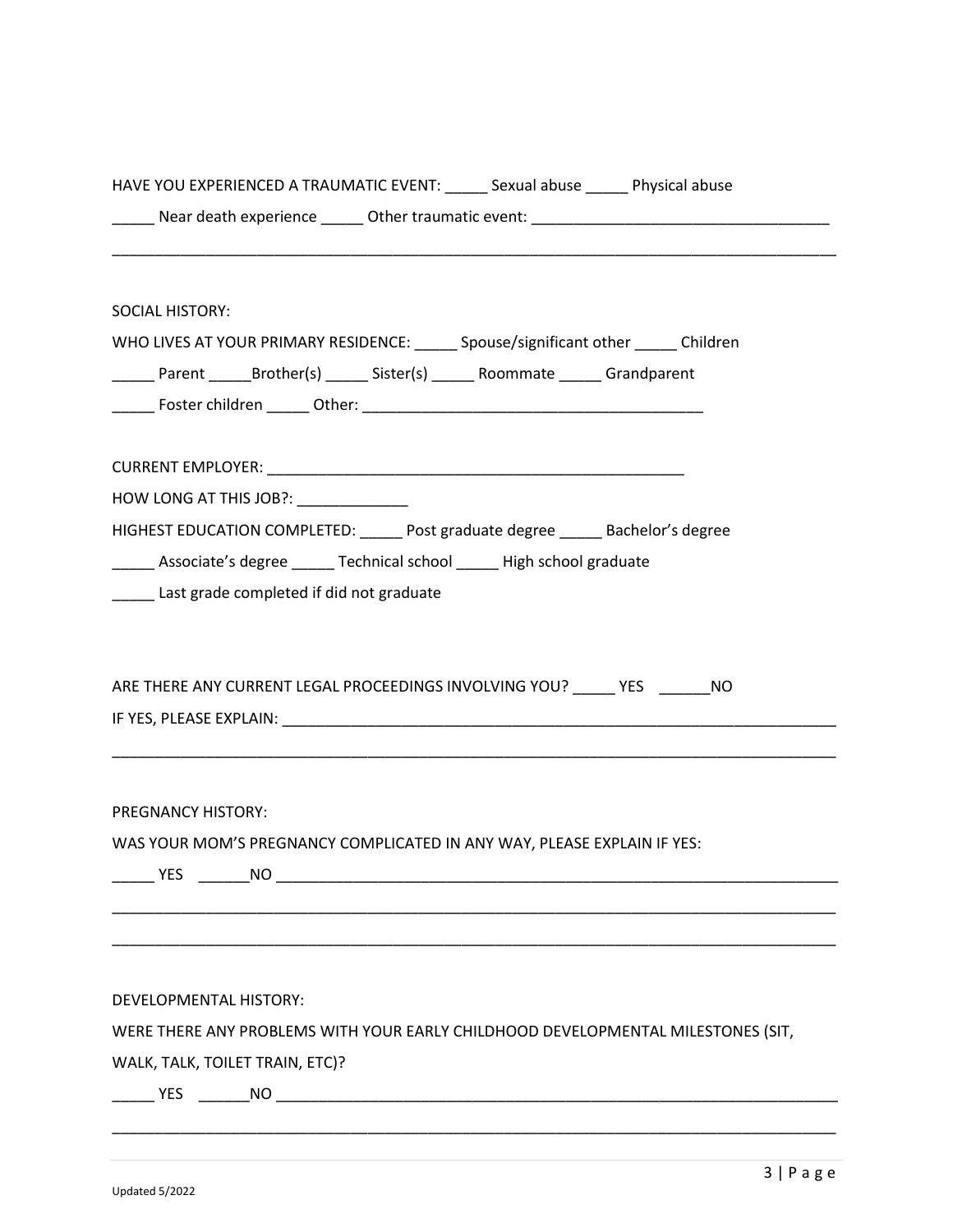| PAST MEDICAL HISTORY:                                                                              |        |                      |                        |                     |
|----------------------------------------------------------------------------------------------------|--------|----------------------|------------------------|---------------------|
| HAVE YOU EVER HAD? ______ Headaches ________Seizures ______ Allergies (seasonal) _______Diabetes   |        |                      |                        |                     |
| _______ Thyroid condition _________ Asthma _______ Other lung problems _______ Cancer _______ Head |        |                      |                        |                     |
|                                                                                                    |        |                      |                        |                     |
| HAVE YOU EVER HAD ANY SURGERIES? _____ YES _______NO If yes, please list surgeries and dates:      |        |                      |                        |                     |
|                                                                                                    |        |                      |                        |                     |
| <b>CURRENT MEDICATIONS</b>                                                                         |        |                      |                        |                     |
| Name                                                                                               | Dosage |                      | Frequency When started |                     |
|                                                                                                    |        |                      |                        |                     |
|                                                                                                    |        |                      |                        |                     |
| PAST MEDICATIONS USED TO TREAT DEPRESSION                                                          |        |                      |                        |                     |
| (this information is important for the approval process)                                           |        |                      |                        |                     |
| Name                                                                                               | Dosage | When Started/Stopped |                        | Reason for Stopping |
|                                                                                                    |        |                      |                        |                     |
|                                                                                                    |        |                      |                        |                     |
|                                                                                                    |        |                      |                        |                     |
|                                                                                                    |        |                      |                        |                     |
|                                                                                                    |        |                      |                        |                     |
|                                                                                                    |        |                      |                        |                     |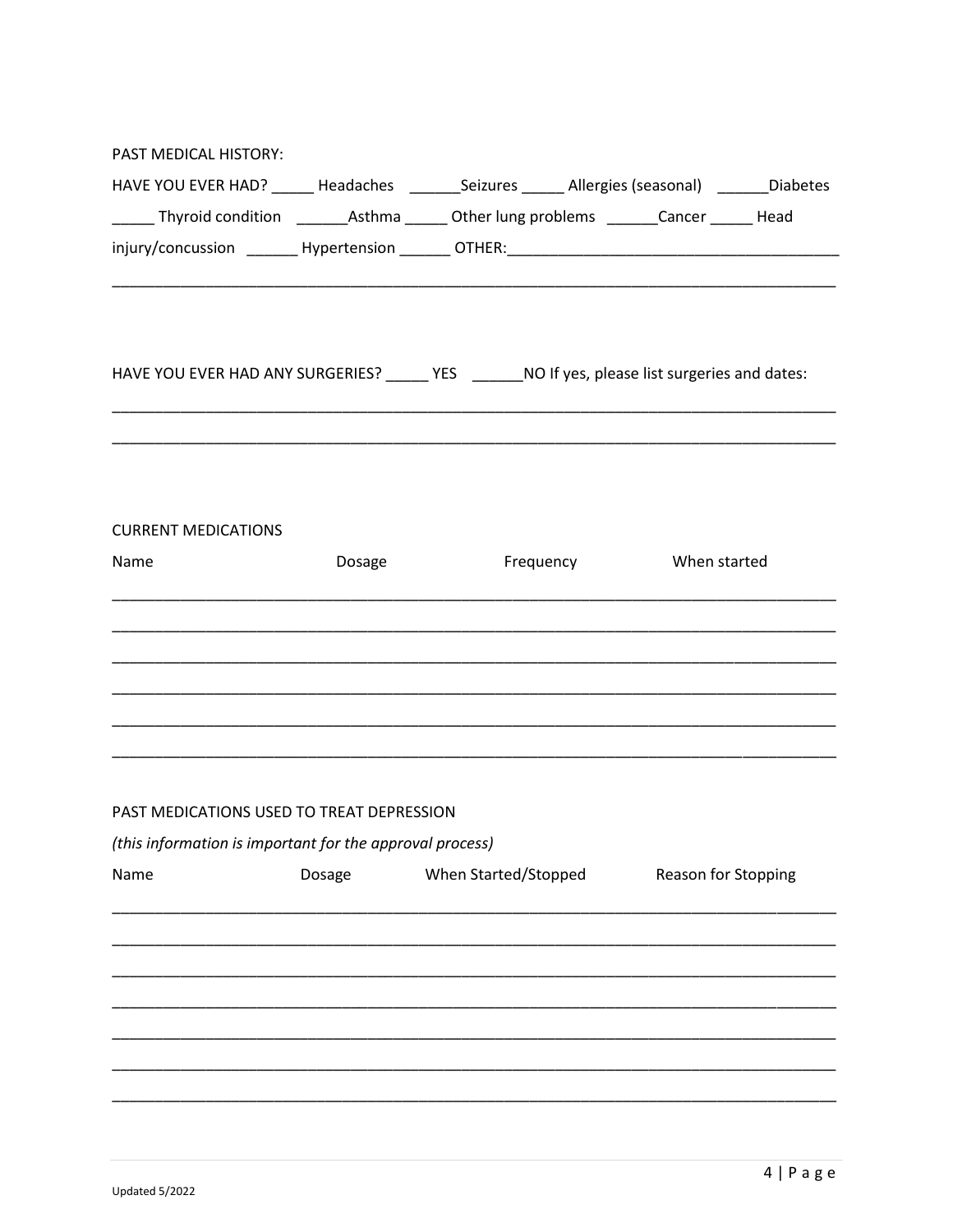| <b>BIOLOGICAL FEMALES ONLY:</b>                                                              |
|----------------------------------------------------------------------------------------------|
|                                                                                              |
| ARE PERIODS REGULAR? ______ YES _______ NO DATE OF LAST MENSTRUAL CYCLE ____ / ____ / ____   |
| IS THERE ANY CHANGE IN SYMPTOM SEVERITY WITH PERIODS? _____ YES ______ NO                    |
|                                                                                              |
| ARE YOU PREGNANT? _____ YES ______ NO _____ ARE YOU BREASTFEEDING? ______ YES _______ NO     |
| PAST PSYCHIATRIC HISTORY:                                                                    |
| HAVE YOU EVER SEEN A THERAPIST/COUNSELOR BEFORE? ____ YES ______ NO                          |
| (this information is important for the approval process)                                     |
| Name of provider/Clinic Started seeing/Stopped seeing Frequency<br>Reason                    |
|                                                                                              |
|                                                                                              |
|                                                                                              |
| HAVE YOU EVER BEEN ADMITTED TO A PSYCHIATRIC HOSPITAL? _____ YES ______ NO                   |
| Name of the hospital<br>Dates Admitted and Released Reason                                   |
|                                                                                              |
|                                                                                              |
|                                                                                              |
|                                                                                              |
| HAVE YOU ATTEMPTED SUICIDE? ______ YES _______ NO If yes, please describe: _________________ |
|                                                                                              |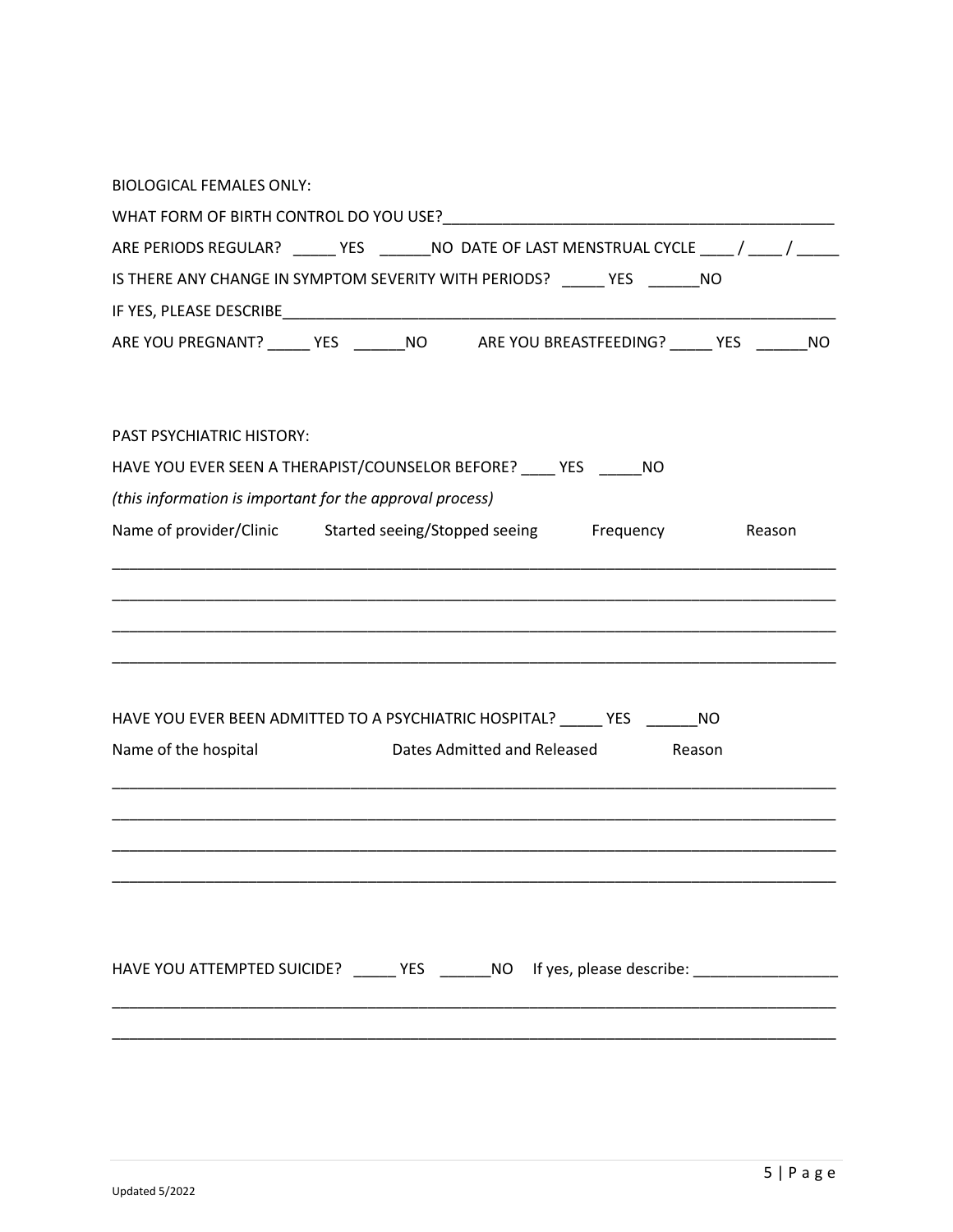| DO YOU ENGAGE IN ANY SELF-HARM BEHAVIORS (LIKE CUTTING)? _____ YES _______ NO     |                                                                                  |  |  |
|-----------------------------------------------------------------------------------|----------------------------------------------------------------------------------|--|--|
|                                                                                   |                                                                                  |  |  |
| HAVE YOU EVER BEEN VIOLENT OR AGGRESSIVE? _____ YES ______ NO                     |                                                                                  |  |  |
|                                                                                   |                                                                                  |  |  |
|                                                                                   |                                                                                  |  |  |
| HAVE YOU EVERY USED ANY OF THE FOLLOWING? (MARK ALL THAT APPLY)                   |                                                                                  |  |  |
|                                                                                   |                                                                                  |  |  |
| ________Opiates                                                                   | ___________Benzos ___________________Ecstasy ___________________________________ |  |  |
| _______Cocaine      _______Heroin       _______Other:____________________________ |                                                                                  |  |  |
| ARE YOU CURRENTLY USING ANY OF THOSE MARKED ABOVE? ______ Yes ____________ No     |                                                                                  |  |  |
|                                                                                   |                                                                                  |  |  |
|                                                                                   |                                                                                  |  |  |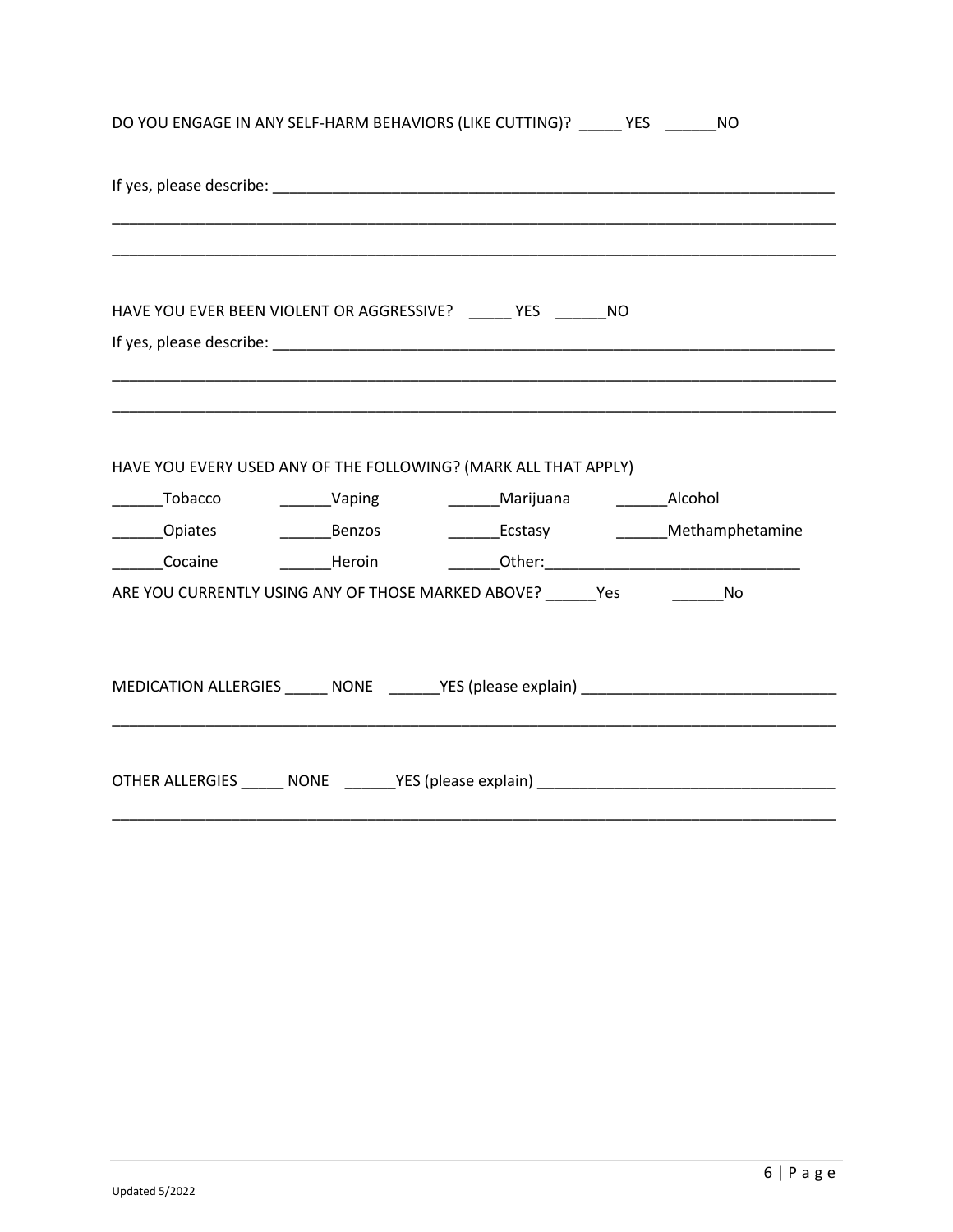### PLEASE MARK ANY PSYCHIATRIC MEDICATIONS YOU HAVE TAKEN IN THE PAST:

| _Alprazolam (Xanax) ______Diazepam (Valium) ______Mirtazapine (Remeron)                        |
|------------------------------------------------------------------------------------------------|
| ______Amitriptyline (Elavil) ______Duloxetine (Cymbalta) ______Nortriptyline (Pamelor)         |
| _______Amphetamine (Adderall) ________Escitalopram (Lexapro) _______Olanzapine (Zyprexa)       |
| Aripiprazole (Abilify) ________Fluoxetine (Prozac) _______Oxcarbazepine (Trileptal)            |
| _Asenapine (Saphris) _____Fluphenazine (Prolixin) _____Paliperidone (Invega)                   |
| _Atomoxetine (Strattera) ______Fluvoxamine (Luvox) ______Paroxetine (Paxil)                    |
| _Bupropion (Wellbutrin) ______Guanfacine (Intuniv) ______Quetiapine (Seroquel)                 |
| _Buspirone (BuSpar) _____Haloperidol (Haldol) _______ Risperidone (Risperdal)                  |
| _____Carbamazepine (Tegretol) ______Iloperidone (Fanapt) ______Sertraline (Zoloft)             |
| Citalopram (Celexa) _____Imipramine (Tofranil) _____Topiramate (Topamax)                       |
| _____Clomipramine (Anafranil) ______Lamotrigine (Lamictal) ______Trazodone (Desyrel)           |
| _____Clonazepam (Klonopin) ______Levomilnacipran (Fetzima) ______Valproic Acid (Depakote)      |
| _____Clonidine (Kapvay) ______Lisdexamfetamine (Vyvanse) ______Venlafaxine (Effexor)           |
| _____Clozapine (Clozaril) ______Lithium _____Vilazodone (Viibryd) _____Desipramine (Norpramin) |
| ______Lorazepam (Ativan) ______Vortioxetine (Brintellix) ______Desvenlafaxine (Pristiq)        |
| _____Loxapine (Loxitane) _____Ziprasidone (Geodon) _____Dexmethylphenidate (Focalin)           |
|                                                                                                |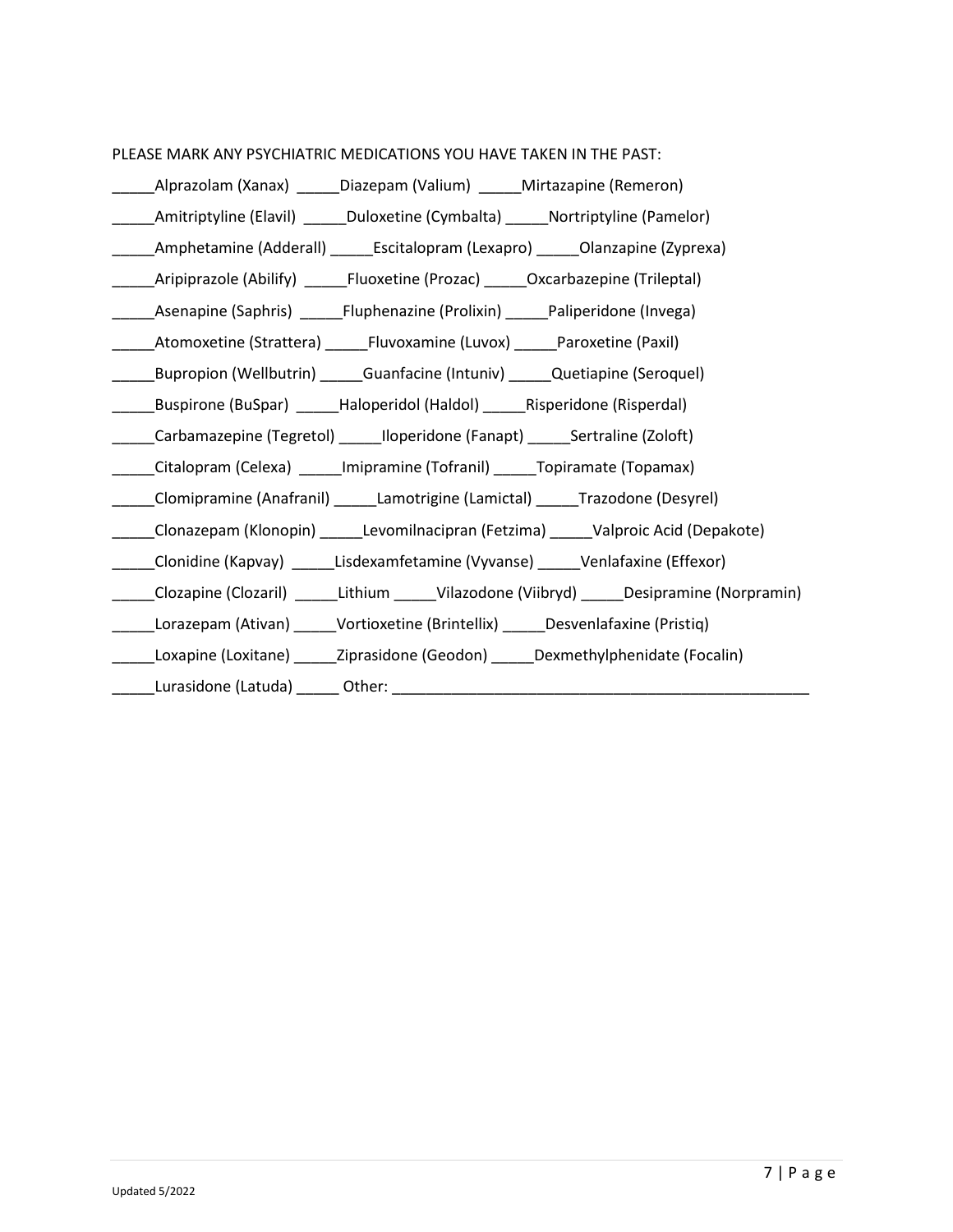FAMILY MEDICAL HISTORY including great grandparents, grandparents, parents, great aunts, great

uncles, aunts, uncles, cousins of any degree, siblings, nieces, nephews, etc.

Have any of your relatives ever had any of the following:

|                            | Yes | No | Relationship to patient |
|----------------------------|-----|----|-------------------------|
| Migraine/Chronic headaches |     |    |                         |
| Seizures                   |     |    |                         |
| Stroke                     |     |    |                         |
| High blood pressure        |     |    |                         |
| Heart disease              |     |    |                         |
| Heart attack               |     |    |                         |
| <b>Heart Murmur</b>        |     |    |                         |
| Lung disease               |     |    |                         |
| Asthma                     |     |    |                         |
| Gastric reflux disease     |     |    |                         |
| <b>Diabetes</b>            |     |    |                         |
| High cholesterol           |     |    |                         |
| Liver disease              |     |    |                         |
| Kidney disease             |     |    |                         |
| Thyroid disease            |     |    |                         |
| Obesity                    |     |    |                         |
| Glaucoma                   |     |    |                         |
| Anemia                     |     |    |                         |
| Sudden unexplained death   |     |    |                         |
| Dementia                   |     |    |                         |
| Cancer                     |     |    |                         |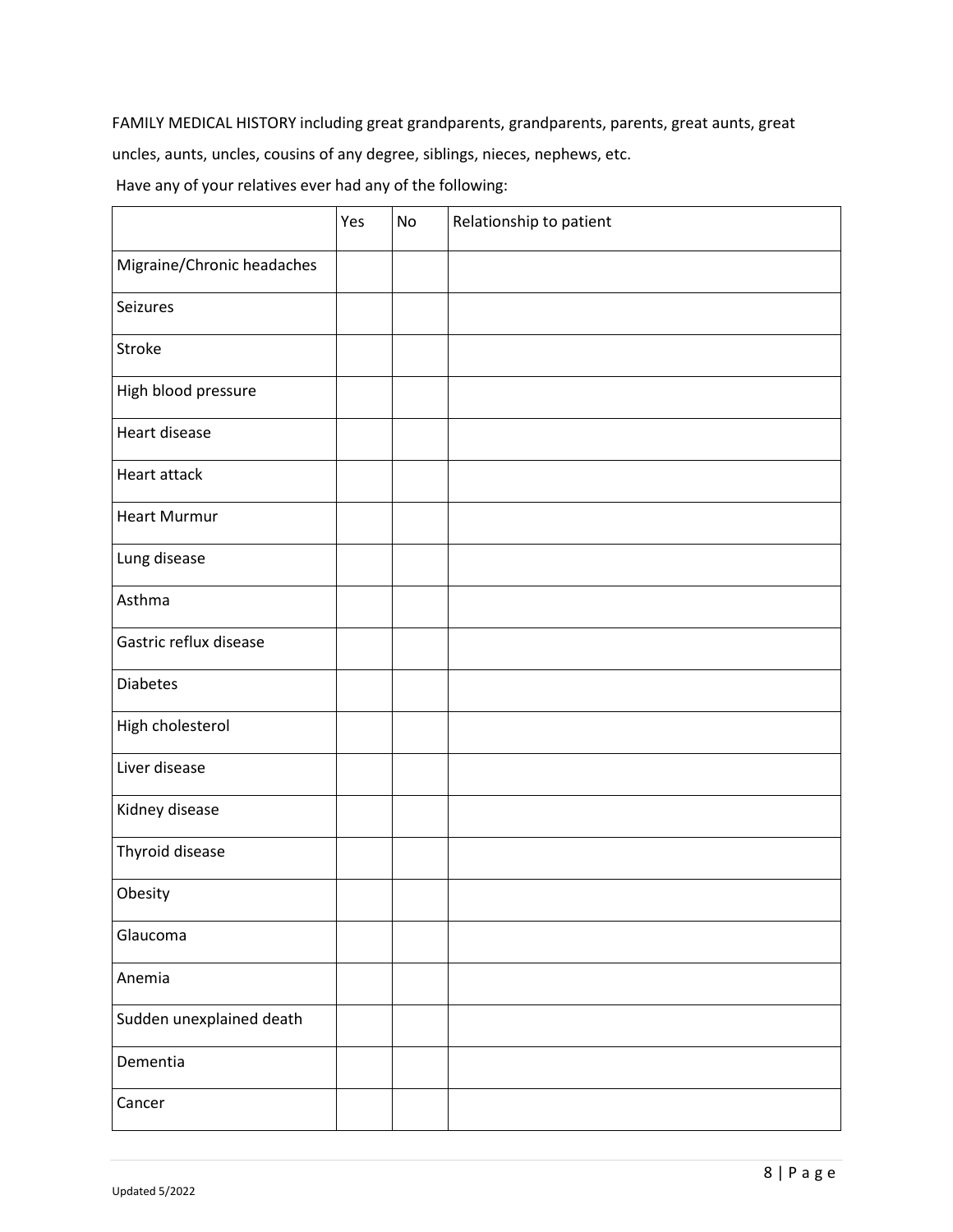# FAMILY PSYCHIATRIC HISTORY

| Have any of your blood relatives ever had any of the following: |  |  |
|-----------------------------------------------------------------|--|--|
|-----------------------------------------------------------------|--|--|

|                                      | Yes | No | Relationship to patient |
|--------------------------------------|-----|----|-------------------------|
| Depression                           |     |    |                         |
| Bipolar disorder                     |     |    |                         |
| Suicide                              |     |    |                         |
| Anxiety disorders                    |     |    |                         |
| Panic disorder                       |     |    |                         |
| Agoraphobia                          |     |    |                         |
| Obsessive Compulsive<br>Disorder     |     |    |                         |
| <b>PTSD</b>                          |     |    |                         |
| Eating disorder                      |     |    |                         |
| Schizophrenia                        |     |    |                         |
| Other psychosis                      |     |    |                         |
| ADHD/ADD                             |     |    |                         |
| <b>Oppositional Defiant Disorder</b> |     |    |                         |
| Conduct disorder                     |     |    |                         |
| Personality disorders                |     |    |                         |
| Tourette's syndrome                  |     |    |                         |
| Autism spectrum disorder             |     |    |                         |
| Alcoholism                           |     |    |                         |
| Substance abuse                      |     |    |                         |
| Psychiatric hospitalizations         |     |    |                         |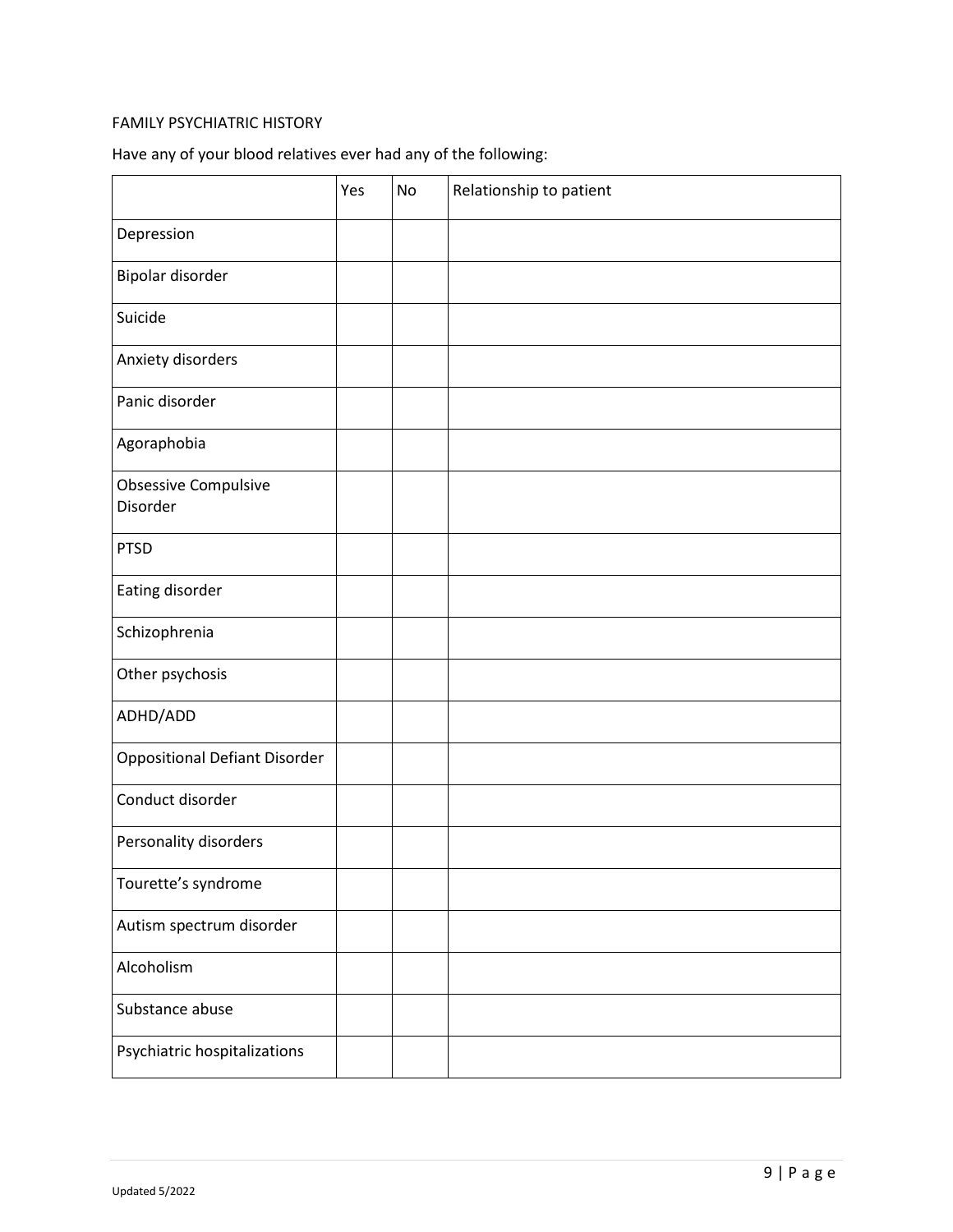Beck's Depression Inventory

#### 1.

- 0 -I do not feel sad.
- 1 -I feel sad
- 2 -I am sad all the time and I can't snap out of it.
- 3 -I am so sad and unhappy that I can't stand it.
- 2.
- 0- I am not particularly discouraged about the future.
- 1 -I feel discouraged about the future.
- 2- I feel I have nothing to look forward to.
- 3 -I feel the future is hopeless and that things cannot improve.
- 3.
- 0 -I do not feel like a failure.
- 1- I feel I have failed more than the average person.
- 2 -As I look back on my life, all I can see is a lot of failures.
- 3 -I feel I am a complete failure as a person.
- 4.
- 0- I get as much satisfaction out of things as I used to.
- 1 -I don't enjoy things the way I used to.
- 2 -I don't get real satisfaction out of anything anymore.
- 3 -I am dissatisfied or bored with everything.
- 5.
- 0 -I don't feel particularly guilty
- 1 -I feel guilty a good part of the time.
- 2 -I feel quite guilty most of the time.
- 3 -I feel guilty all of the time.
- 6.
- 0 -I don't feel I am being punished.
- 1 -I feel I may be punished.
- 2 -I expect to be punished.
- 3 -I feel I am being punished.
- 7.
- 0- I don't feel disappointed in myself.
- 1- I am disappointed in myself.
- 2 -I am disgusted with myself.
- 3 -I hate myself.
- 8.
- 0 -I don't feel I am any worse than anybody else.
- 1- I am critical of myself for my weaknesses or mistakes.
- 2 -I blame myself all the time for my faults.
- 3 -I blame myself for everything bad that happens.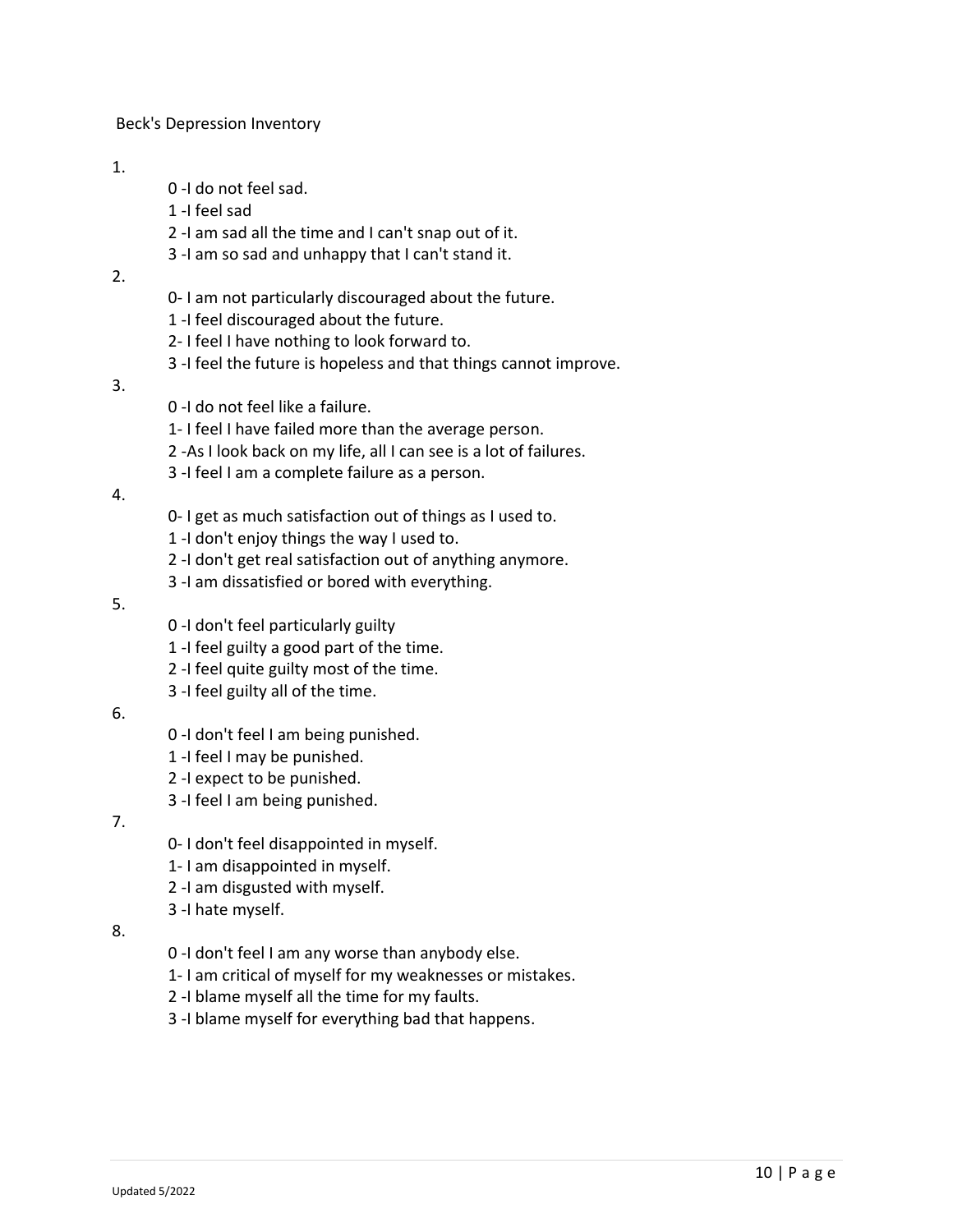- 9.
- 0 -I don't have any thoughts of killing myself.
- 1 -I have thoughts of killing myself, but I would not carry them out.
- 2 -I would like to kill myself.
- 3 -I would kill myself if I had the chance.

# 10.

- 0 -I don't cry any more than usual.
- 1 -I cry more now than I used to.
- 2 -I cry all the time now.
- 3 -I used to be able to cry, but now I can't cry even though I want to.

## 11.

- 0 -I am no more irritated by things than I ever was.
- 1 -I am slightly more irritated now than usual.
- 2 -I am quite annoyed or irritated a good deal of the time.
- 3 -I feel irritated all the time.

# 12.

- 0- I have not lost interest in other people.
- 1 -I am less interested in other people than I used to be.
- 2- I have lost most of my interest in other people.
- 3 -I have lost all of my interest in other people.

# 13.

- 0 -I make decisions about as well as I ever could.
- 1 -I put off making decisions more than I used to.
- 2 -I have greater difficulty in making decisions more than I used to.
- 3 -I can't make decisions at all anymore.

## 14.

- 0 -I don't feel that I look any worse than I used to.
- 1 -I am worried that I am looking old or unattractive.
- 2 -I feel there are permanent changes in my appearance that make me look unattractive
- 3 -I believe that I look ugly.

# 15.

- 0- I can work about as well as before.
- 1- It takes an extra effort to get started at doing something.
- 2 -I have to push myself very hard to do anything.
- 3 -I can't do any work at all.

## 16.

- 0 -I can sleep as well as usual.
- 1- I don't sleep as well as I used to.
- 2 -I wake up 1-2 hours earlier than usual and find it hard to get back to sleep.
- 3 -I wake up several hours earlier than I used to and cannot get back to sleep.

17.

- 0 -I don't get more tired than usual.
- 1 -I get tired more easily than I used to.
- 2 -I get tired from doing almost anything.
- 3 -I am too tired to do anything.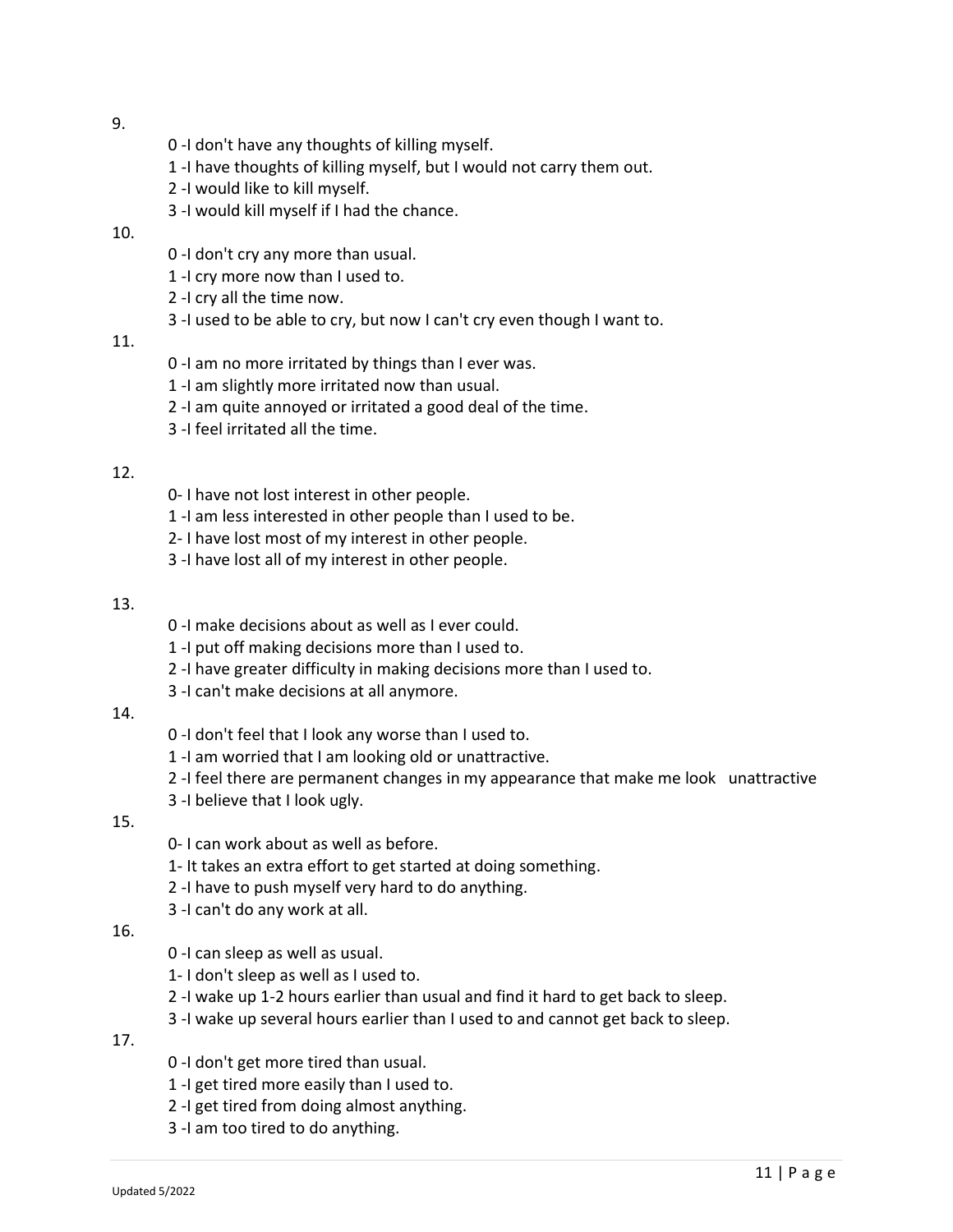- 18.
- 0- My appetite is no worse than usual.
- 1 -My appetite is not as good as it used to be.
- 2- My appetite is much worse now.
- 3 -I have no appetite at all anymore.

# 19.

- 0 -I haven't lost much weight, if any, lately.
- 1- I have lost more than five pounds.
- 2 -I have lost more than ten pounds.
- 3 -I have lost more than fifteen pounds.

# 20.

- 0 -I am no more worried about my health than usual.
- 1- I am worried about physical problems like aches, pains, upset stomach, or constipation.
- 2 I am very worried about physical problems and it's hard to think of much else.
- 3 -I am so worried about my physical problems that I cannot think of anything else.

# 21.

- 0 -I have not noticed any recent change in my interest in sex.
- 1 -I am less interested in sex than I used to be.
- 2 -I have almost no interest in sex.
- 3 -I have lost interest in sex completely.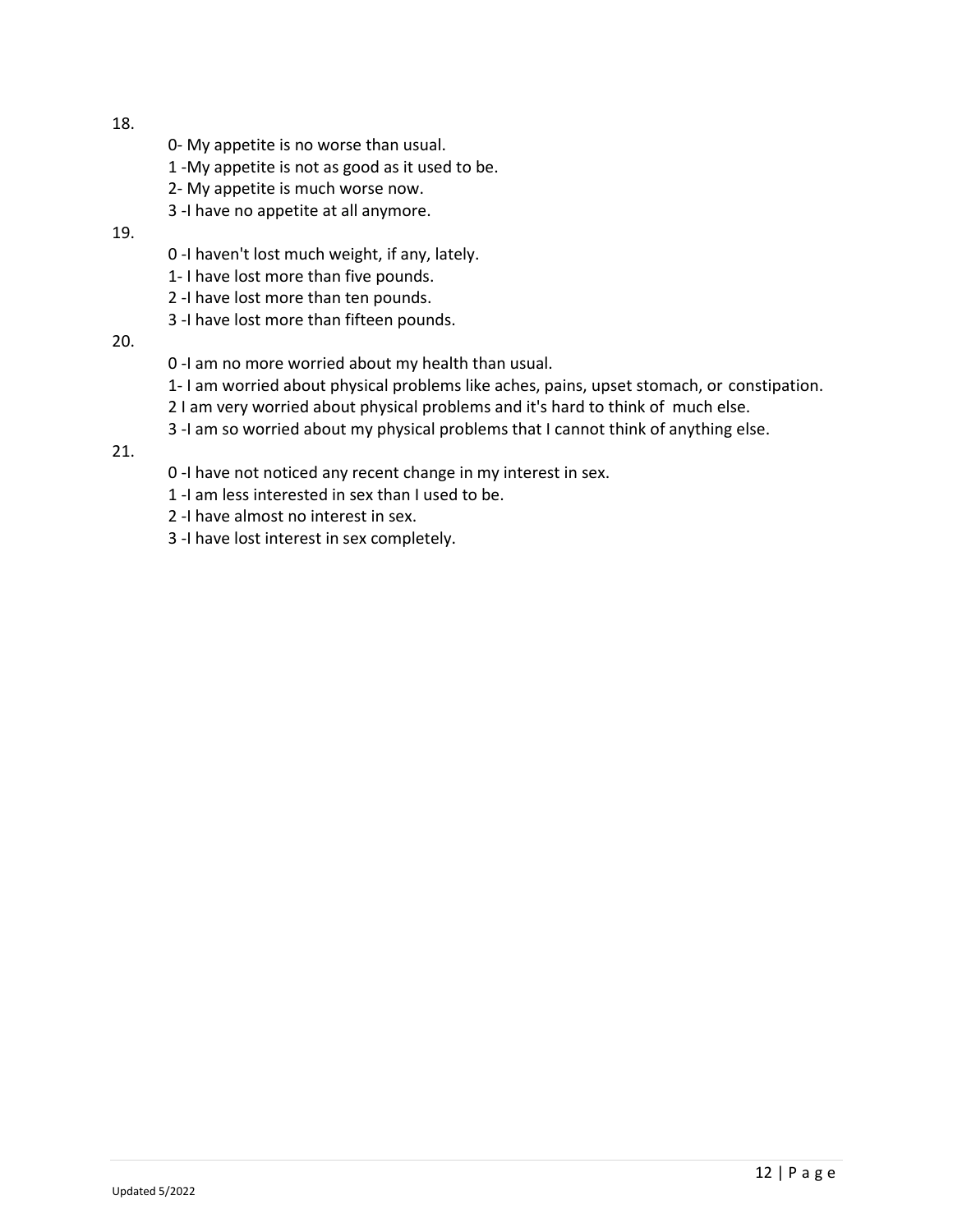# **PATIENT HEALTH QUESTIONNAIRE-9 (PHQ-9)**

| Over the last 2 weeks, how often have you been bothered<br>by any of the following problems? (circle to indicate your<br>answer)                                                  | Not at all | <b>Several</b><br>days | More<br>than half<br>the days | <b>Nearly</b><br>every<br>day |
|-----------------------------------------------------------------------------------------------------------------------------------------------------------------------------------|------------|------------------------|-------------------------------|-------------------------------|
| 1. Little interest or pleasure in doing things                                                                                                                                    | 0          | $\mathbf{1}$           | 2                             | 3                             |
| 2. Feeling down, depressed, or hopeless                                                                                                                                           | $\Omega$   | 1                      | 2                             | 3                             |
| 3. Trouble falling or staying asleep, or sleeping too much                                                                                                                        | $\Omega$   | 1                      | 2                             | 3                             |
| 4. Feeling tired or having little energy                                                                                                                                          | 0          | $\mathbf{1}$           | 2                             | 3                             |
| 5. Poor appetite or overeating                                                                                                                                                    | 0          | $\mathbf{1}$           | 2                             | 3                             |
| 6. Feeling bad about yourself - or that you are a failure or<br>have let yourself or your family down                                                                             | $\Omega$   | $\mathbf{1}$           | 2                             | 3                             |
| 7. Trouble concentrating on things, such as reading the<br>newspaper or watching television                                                                                       | $\Omega$   | $\mathbf{1}$           | 2                             | 3                             |
| 8. Moving or speaking so slowly that other people could have<br>noticed? Or the opposite - being so fidgety or restless that<br>you have been moving around a lot more than usual | $\Omega$   | $\mathbf{1}$           | 2                             | 3                             |
| 9. Thoughts that you would be better off dead or of hurting<br>yourself in some way                                                                                               | $\Omega$   | $\mathbf{1}$           | $\mathcal{P}$                 | 3                             |
| If you checked off any problems, how difficult have these problems made it for you to do your work,<br>take care of things at home, or get along with other people?               |            |                        |                               |                               |

| Not difficult at all | Somewhat  | Very      | <b>Extremely</b> |
|----------------------|-----------|-----------|------------------|
|                      | difficult | difficult | difficult        |
| <b>NAME</b>          |           | DATE      |                  |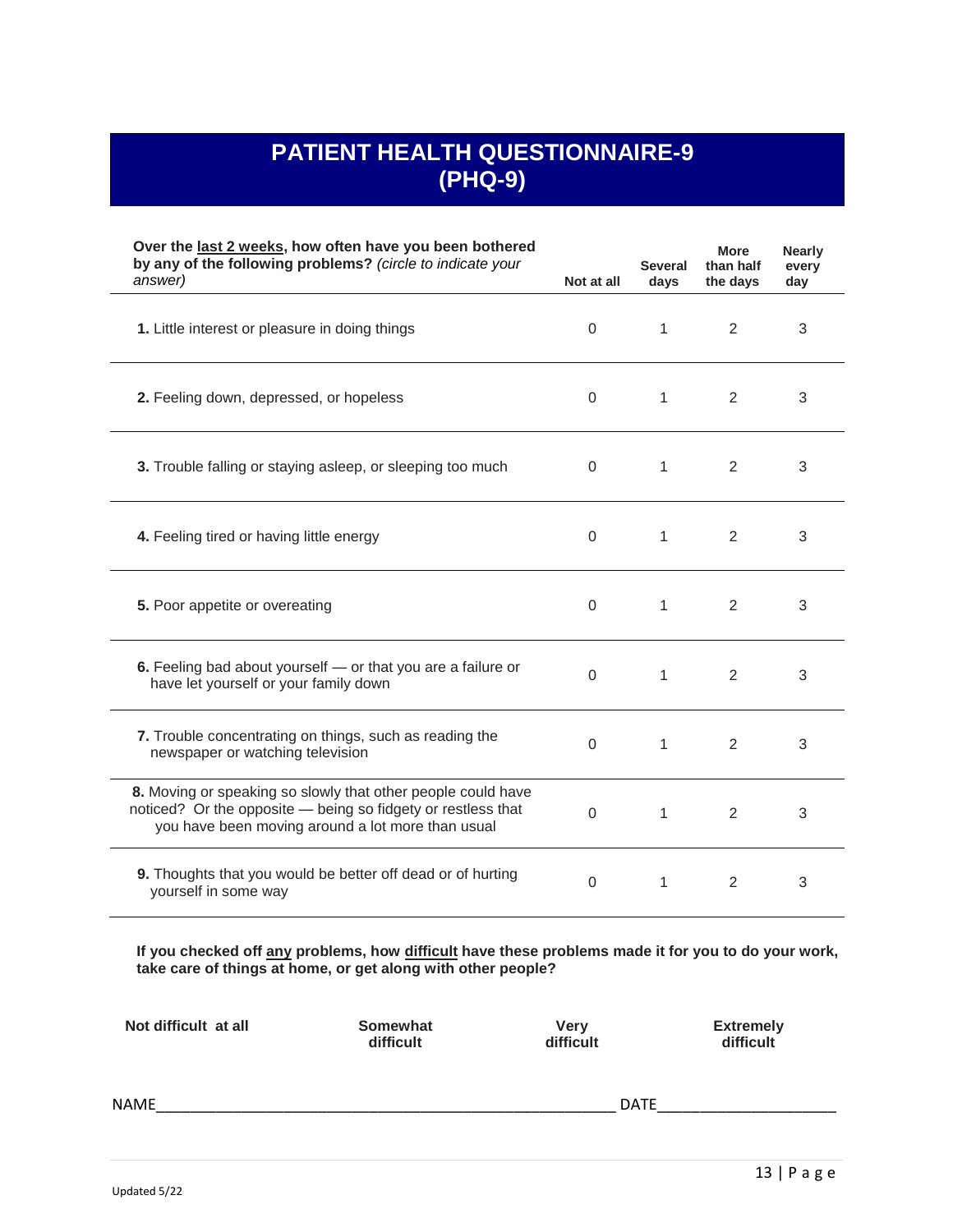#### **TMS Screening Questionnaire**

Please read each question carefully, answering accurately and truthfully, and if you have any doubt as to

how to answer any question please answer "yes" YES NO ■ Do you have epilepsy or have you ever had a convulsion or a seizure? ■ Have you ever had a fainting spell? If yes, please describe in which occasion(s) ■ Have you ever had severe (i.e. followed by loss of consciousness) head trauma? ■ Do you have any hearing problems or ringing in your ears? ■ Are you pregnant or is there any chance that you might be? ■ Do you have metal in the brain skull (except titanium)? (e.g. splinters, fragments, clips, etc.) ■ Do you have cochlear implants? ■ Do you have an implanted neurostimulator? (e.g. DBS, epidural/subdural, VNS) ■ Do you have a cardiac pacemaker of intracardiac lines or metal in your body? Do you have a medication infusion device? ◼ Do you have a medication infusion device? ■ Did you hold a Heavy Goods Vehicle driving license, pilots license or bus license? *Affirmative answers to this questionnaire do not represent absolute contraindications to TMS, but the* 

I confirm that I have read and understood the above information and that each question has been answered to the best of my knowledge.

| Name | .<br>- - -<br>שונ |  |
|------|-------------------|--|
|      |                   |  |

*risk/benefit ratio should be carefully balanced by the clinician and patient.*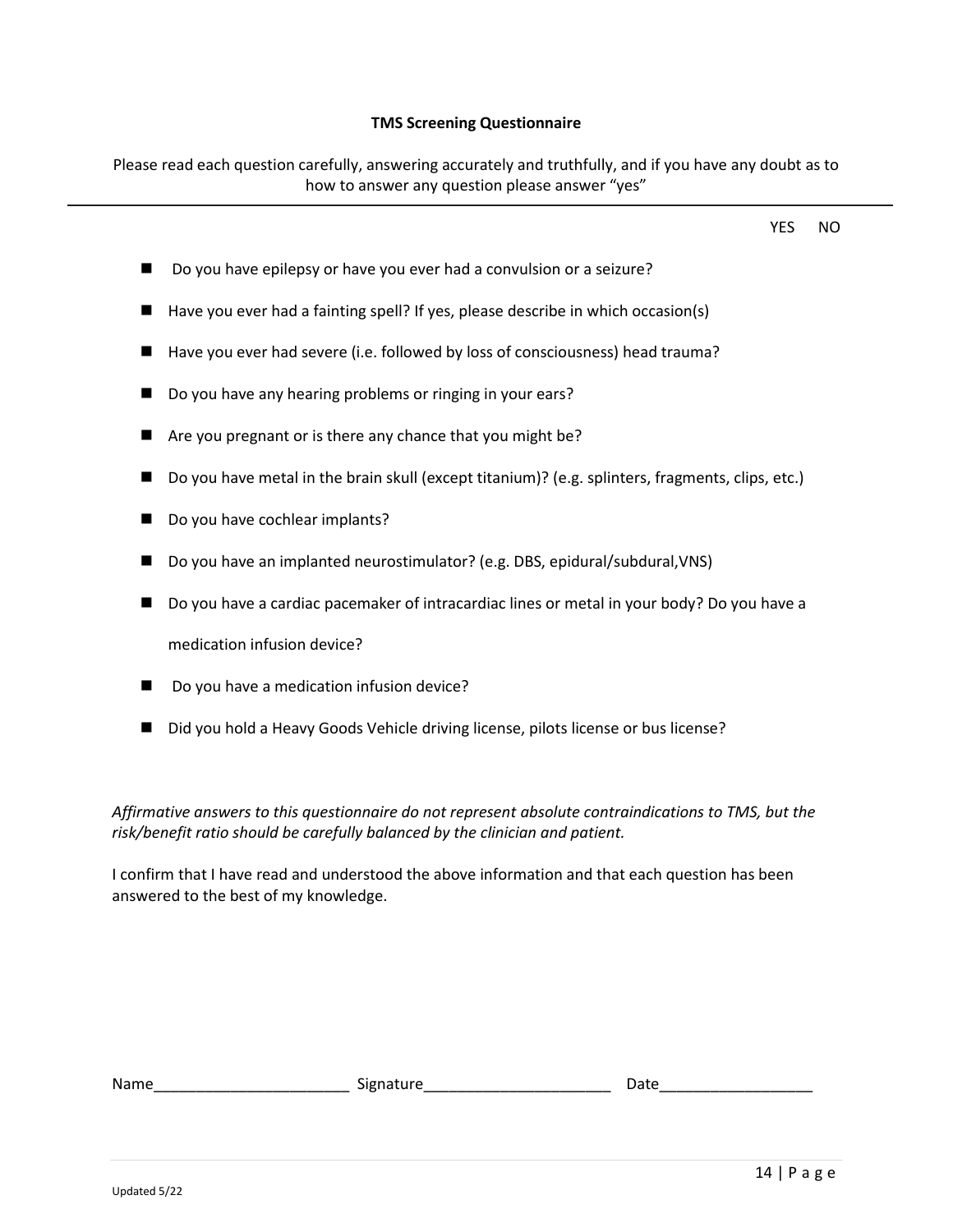# **AUTHORIZATION TO RELEASE PRESCRIPTION HISTORY**

|                              | I request and authorize the release of my prescription history from: |  |  |
|------------------------------|----------------------------------------------------------------------|--|--|
|                              |                                                                      |  |  |
|                              |                                                                      |  |  |
|                              |                                                                      |  |  |
| Release my records to:       |                                                                      |  |  |
|                              | Northwest Arkansas Psychiatry, a MANA Clinic                         |  |  |
| 4700 S. Thompson Suite C-103 |                                                                      |  |  |
| Springdale, AR 72764         |                                                                      |  |  |
| Phone: (479)571-6363         |                                                                      |  |  |
| Fax: (479)684-3941           |                                                                      |  |  |
|                              |                                                                      |  |  |

By singing below I understand that:

I may revoke this authorization at any time. In signing this form, I am authorizing the release of my protected health information. I understand that upon my release this health information is no longer protected and has the potential to be re-disclosed by the recipient. Treatment will not be denied to me if I do not sign this form. The authorization expires one year from the date of this signature.

Signature\_\_\_\_\_\_\_\_\_\_\_\_\_\_\_\_\_\_\_\_\_\_\_\_\_\_\_\_\_\_\_\_\_\_\_\_\_\_\_\_\_\_\_\_\_\_\_\_\_\_\_\_\_Date\_\_\_\_\_\_\_\_\_\_\_\_\_